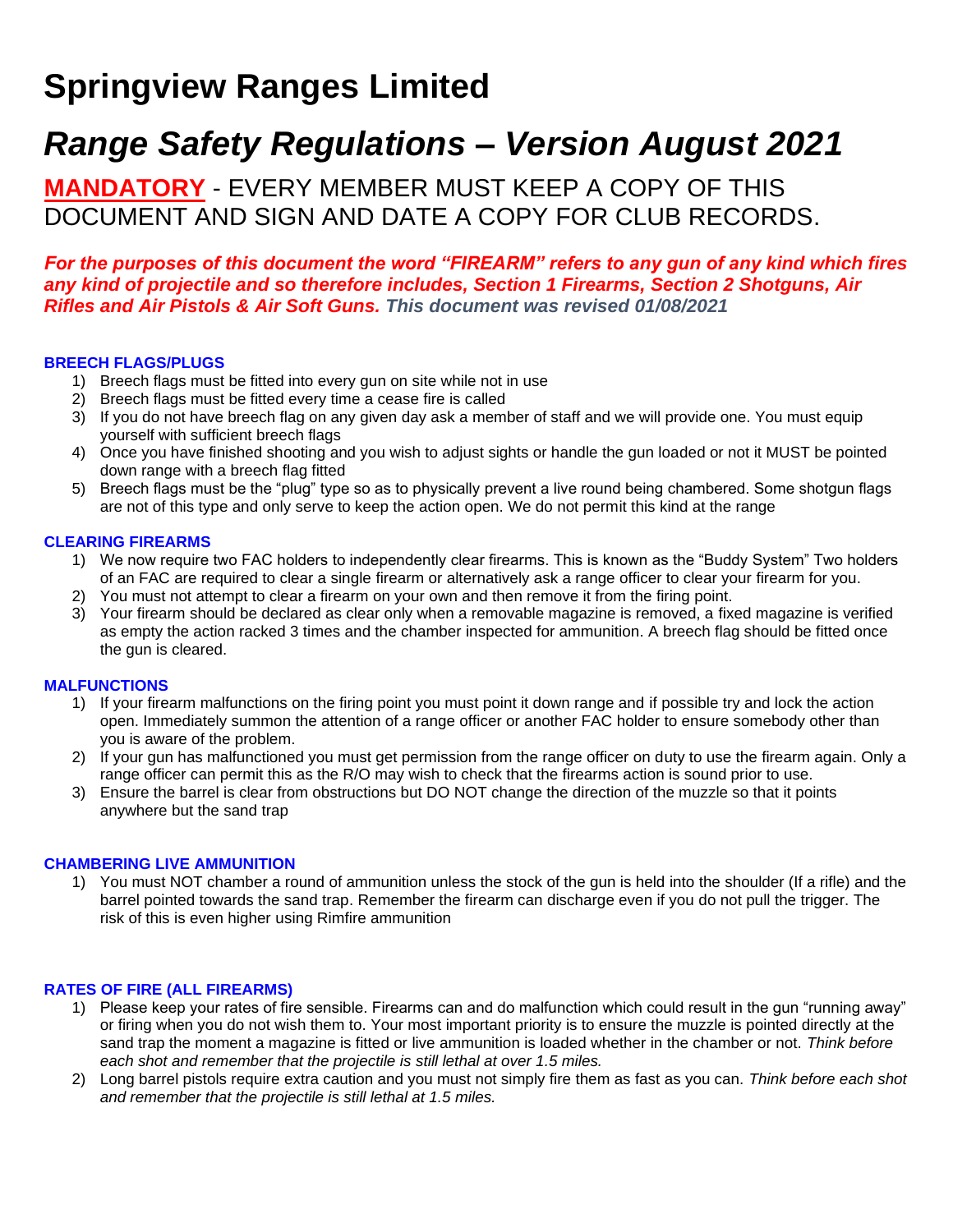#### **CORRECT CALIBER USE**

1) You must ensure the correct caliber ammunition is used in your own and club firearms. Failure to do so can result in catastrophic failure or damage to the firearm. This could cause serious injury or death to the shooter or those nearby.

#### **OTHER MEMBERS FIREARMS (Section 1)**

Your firearms are licensed to you only. You may only use firearms you have **lawful authority** to use and are **listed on your certificate**. You may use with our permission any of the club firearms. If it is brought to our attention or we notice members sharing firearms we may revoke your membership immediately. NEVER let a probationary member handle or use your firearms.

#### **SHOOTING ON THE RANGES**

- 1) You must NOT shoot across ranges. This increases the chance of a ricochet or the projectile skimming across the sand
- 2) You may only shoot targets which allow the projectile to pass clean through with no resistance or will not divert the path of the projectile
- 3) You must be seated while shooting unless expressly given permission by a member of staff and if given permission is given once does not mean you can do this every time you shoot.
- 4) Members may not shoot from any of the uncovered "Observation Areas"
- 5) Downloaded full-bore rifle loads must be inspected by a member of staff and if permission is granted to use them you may ONLY SHOOT PAPER TARGETS placed against the sand trap.
- 6) You must ensure your muzzle is always pointed at the sand trap. A heavier slower projectile poses more chance of a ricochet and so must only be permitted to hit a paper target with the sand trap directly behind it.
- 7) If your rifle is fitted with a bipod you MUST NOT place a loaded magazine or chamber a round unless the rifle is in your shoulder and pointing directly at the sand trap
- 8) All projectiles must directly strike the sand trap. Do not shoot at the ground.
- 9) If the range has a marker flag marking the maximum height of your muzzle you must ensure your projectiles do not hit any higher than this. This is to ensure your projectiles hit the sand at its widest point. No exceptions. If your target moves higher for any reason you must NOT shoot it.
- 10) You must not place your finger on the trigger or inside the trigger guard until you have committed to firing a shot, and to do this you must ensure the muzzle is pointed at the sand trap.
- 11) You may only shoot ball or target ammunition unless you have been given permission to use expanding ammunition on site for zeroing purposes.
- 12) You must ensure the safe custody of all firearms and ammunition you use on the range.
- 13) You must heed the ammunition muzzle velocity limits. They are there for a reason and must not be exceeded.

## **ADDITIONAL SAFETY REGULATIONS IN EFFECT AS OF 01/04/2021**

*1) You may only shoot the steel targets provided by us with 22 Long Rifle Ammunition, any other rimfire ammunition e.g. 17 HMR or 22 WMR or ANY centre fire calibers or muzzle loading projectile is strictly forbidden and may pose a hazard to other range users. Any persons shooting the steel plates with any other caliber can expect to have their membership cancelled by us immediately.*

*We have thoroughly tested the steel plates with 22 Rimfire (22 Long Rifle) ammunition ONLY, other calibers may pose a ricochet/bullet splash hazard and can cause damage to the supporting structures or the plates themselves.*

*2) You MUST ensure your projectiles do not strike the supporting posts (They are taped white in colour for ease of recognition) for the range canopy. If we discover a bullet hole or any damage we have no option but to cease fire the range and view the CCTV to find the person responsible. We may have to cease fire the range for a period of days or more if the structure is determined to be unsound. This will result in instant revocation of membership and we will inform the police of the decision and the damage. Should the range be unable to operate for any period of time we may also seek financial compensation for any damage and revenue losses from any such persons.*